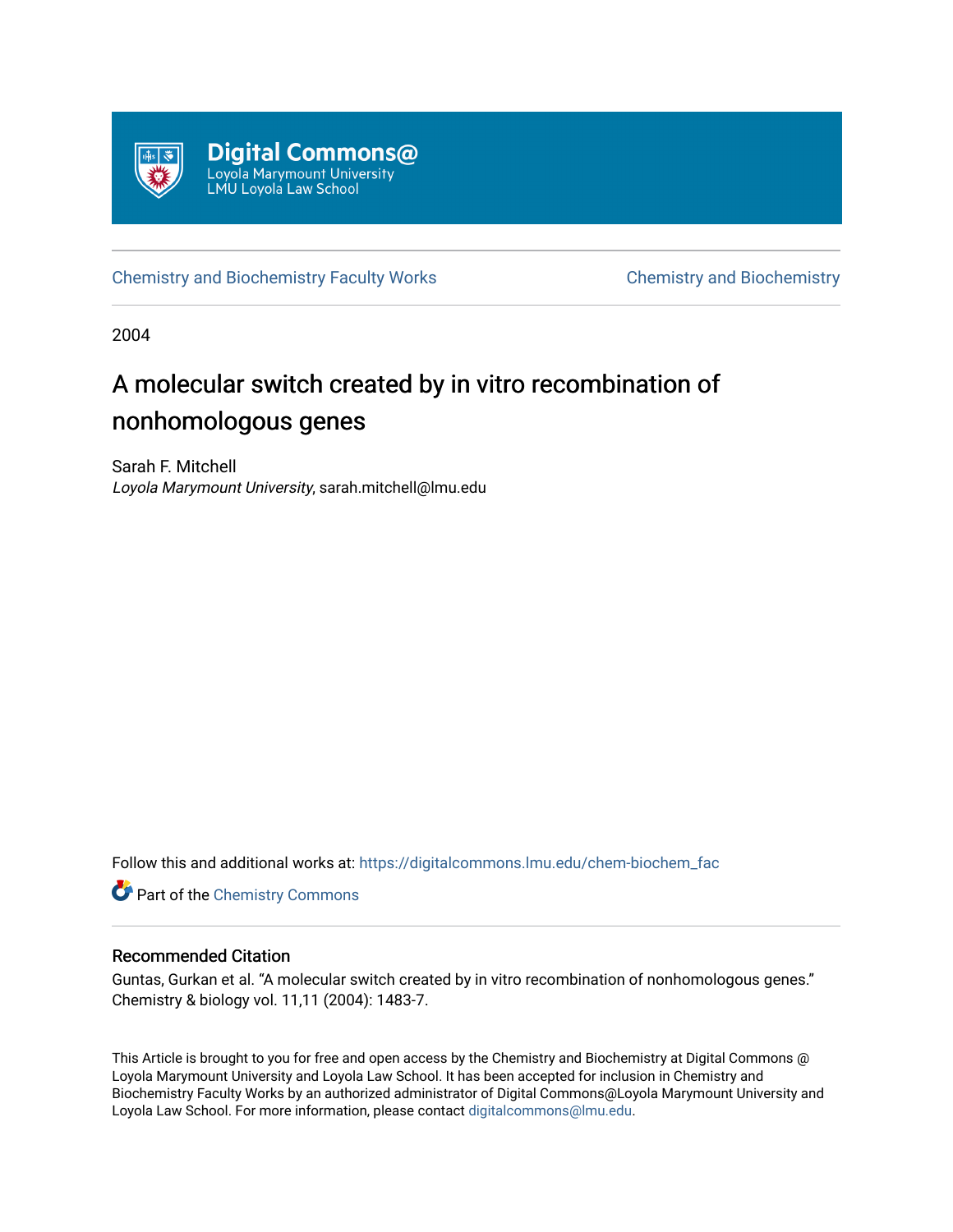## **A Molecular Switch Created Brief Communication by In Vitro Recombination of Nonhomologous Genes**

**Gurkan Guntas,1 Sarah F. Mitchell,2 and Marc Ostermeier1,\* 1 Department of Chemical and Biomolecular Engineering 2Program in Molecular Biophysics**

its premaltose level, illustrating that the switching is re-<br>versible. The modularity of RG13 was demonstrated by<br>increasing maltose affinity while preserving switching<br>activity. RG13 gave rise to a novel cellular phenotyp

**to a large extent from the high degree of interactions among their constituent components. As such, the cell Results and Discussion is often described as a complex circuit consisting of an** interacting network of molecules. A key component of **We applied this approach to the recombination of the**<br>these networks are protein "switches" that serve to cou-<br>ple cellular functions. A switch recognizes an input sig TEM-1  $\beta$ -lactamase (BLA) and the<br>ple cellular functions. A switch recognizes an input sig-<br>nal (e.g., ligand concentration, pH, covalent modifica-<br>tion), and, as a result, its output signal (e.g., enzyme<br>activity, ligan amples of natural switches include allosteric enzymes that  $\beta$ -lactam antibiotics. The presence of maltose has no<br>dependent transcription factors that couple ligand con-<br>dependent transcription factors that couple ligand couple enector levels to enzymatic activity and ligand-<br>dependent transcription factors that couple ligand con-<br>centration to gene expression. The ability to create novel<br>switches or to modify existing switches by couplin

**and, by combining the proteins in a systematic fashion, create switches in which their functions were tightly coupled. In addition, we sought switches in which the presence of the signal resulted in an increase in the output function. Existing approaches [1–16] either re-Johns Hopkins University quire existing switches as starting points, are limited to 3400 North Charles Street specific input functions and mechanisms, lack revers-Baltimore, Maryland 21218 ibility, or lack practicality in vitro or in vivo. In addition, most existing approaches have not been shown to produce switches with large changes in output (10-fold) in response to a signal. Summary Our approach involves recombination between two**

We have created a molecular switch by the in vitro re-<br> **genes encoding** the prerequisite input and output func-<br> **Such an approach is inspired by the evolutionary**<br> **Such an approach is inspired by the evolutionary** combination of nonhomologous genes and subjecting<br>the recombined genes to evolutionary pressure. The<br>gene encoding TEM1 β-lactamase was circularly per-<br>muted in a random fashion and subsequently randomly<br>muted in a random muted in a random fashion and subsequently randomly<br>inserted into the gene encoding *Escherichia coli* malt-<br>ne construction of switches [2, 7, 10–16], but the very<br>ose binding protein. From this library, a switch (PG13) l **limited manner in which the domains were recombined ose binding protein. From this library, a switch (RG13) was identified in which its β-lactam hydrolysis activity** and restricted the success of this approach. We rea-<br>was compromised in the absence of maltose but in-<br>soned that a more diverse exploration of fusion geomewas compromised in the absence of maltose but in-<br>creased 25-fold in the presence of maltose Upon re-<br>*Treased 25-fold in the presence of maltose Upon re-* tries between two proteins would enable the creation of **tries between two proteins would enable the creation of creased 25-fold in the presence of maltose. Upon removal of maltose, RG13's catalytic activity returned to switches with superior properties. The structural space** illustrating the potential of molecular switches to re-<br>wire the cellular circuitry.<br>genes that samples such a structural space. The method<br>wire the cellular circuitry. **involves two basic steps. First, the gene to be inserted is circularly permuted in a random fashion to vary the fusion Introduction site on the insert gene. Second, the library of the circularly permuted gene is randomly inserted into the target gene. The incredible complexity of biological systems derives**

sors, "smart" materials, and as a tool for elucidating<br>maltose is at the interface of these two domains. In<br>the absence of maltose, MBP exists in an open form.<br>We sought a general approach for creating switches<br>in which on **combining BLA and MBP in such a manner that the rate** of β-lactam hydrolysis was coupled to maltose binding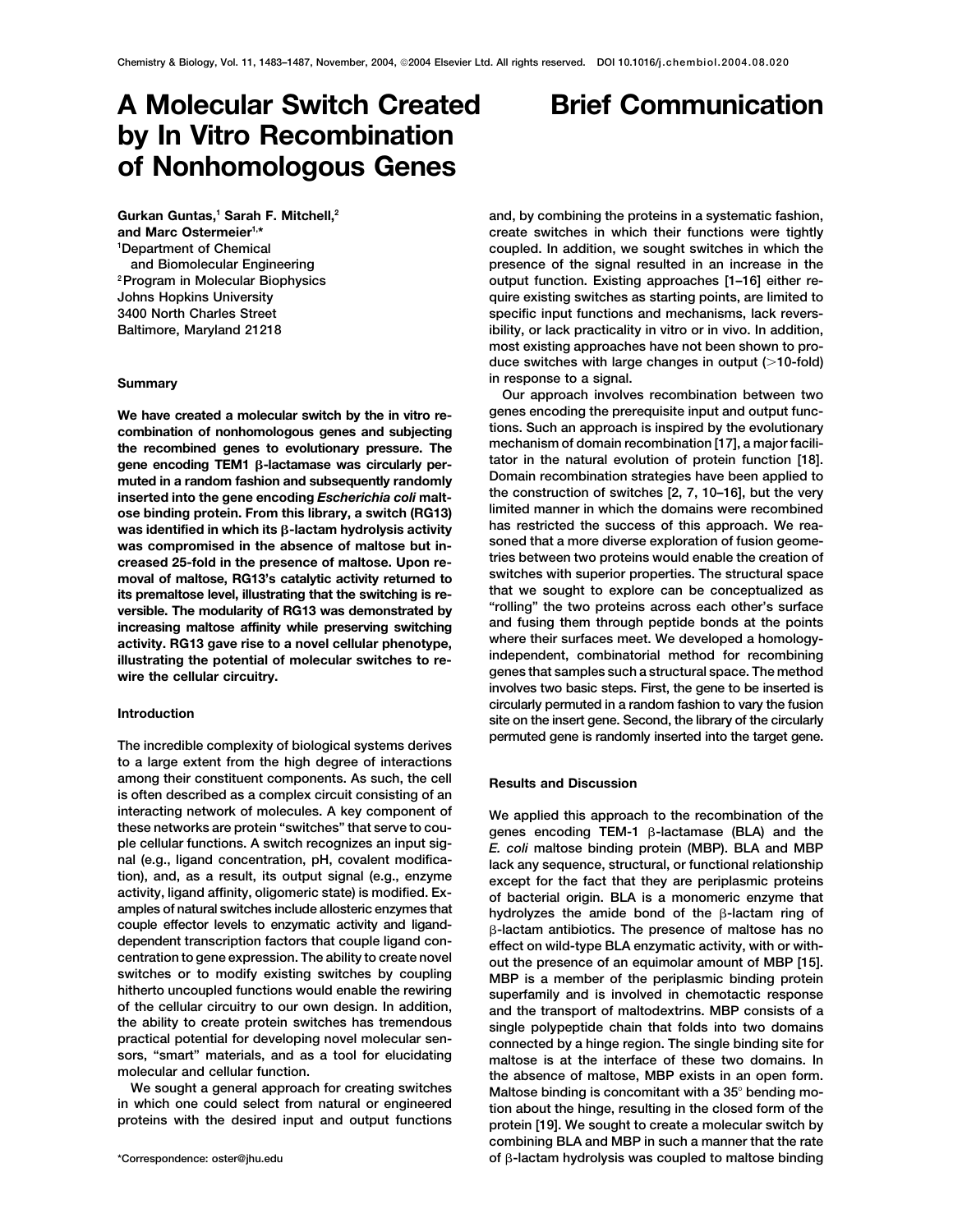

**-cyclodextrin (A) The fragment of the BLA gene coding for the mature protein (Figure 2B) and by subjecting RG13 to repeated rounds (codons 24–286) is flanked by sequences coding for a GSGGG linker (each of which contains a BamHI site). The fragment is excised by of dialysis and addition of maltose to cycle between low digestion with BamHI and cyclized by ligation under dilute DNA and high levels of enzymatic activity (Figure 2C). This concentrations. A single, randomly located double-strand break is reversibility is one of the features that differentiates our introduced by DNaseI digestion to create the circularly permuted approach from methods such as conditional protein** library. This library is randomly inserted into plasmid pDIMC8-MBP<br>
containing the MBP gene (malE) under control of the tac promoter<br>
(tacP/O). The site for insertion in pDIMC8-MBP<br>
duction of active protein rather than<br> **with dilute concentrations of DNaseI. From steady-state kinetics experiments, we deter-**

**blue, and those from BLA are shown in red. The GSGGG linker and trocefin hydrolysis at 25C in the absence and presence a serine derived from the fusion of partial codons are shown in black. The number in parentheses indicates the amino acid number of the starting proteins. The numbering system for MBP does not include the signal sequence. The numbering system for BLA does active-site inhibitor [23] oriented such that the fusion sites in RG13 include the signal sequence and does not follow the consensus are proximal. Dark blue, MBP[1-316]; yellow, BLA[227-286]; white,** numbering system for  $\beta$ -lactamases.

**(C) Structures of maltose-bound MBP [22] and BLA bound to an MBP deleted residues 317 and 318.**

**and maltose concentration. We reasoned that in such a switch the conformational change in the MBP domain upon maltose binding would propagate to the active site of the BLA domain and alter its catalytic properties, a mechanism analogous to natural allosteric effects.**

**The fragment of the** *BLA* **gene coding for the mature protein was circularly permuted in a random fashion [20, 21] and subsequently randomly inserted [15] into a plasmid containing the** *E. coli malE* **gene that codes for MBP (Figure 1A). For the random circular permutation of** *bla[24-286]***, we fused the 5 and 3 ends by an oligonucleotide sequence that would result in a GSGGG flexible peptide linker between the original N and C termini of the protein. This linker was designed to be of sufficient length to connect the termini without perturbing BLA structure. Statistical analysis on the resulting library indicated that a minimum of 27,000 members contained a circularly permuted** *bla[24-286]* **inserted into** *malE* **in the correct orientation with both fusion points in-frame with** *malE***. Approximately 0.33% of these members were able** to form colonies on rich media plates containing  $200 \mu$ g/ **ml ampicillin and 50 mM maltose. These library members were screened in 96-well format for a maltose dependence on** -**-lactamase activity using a colorimetric assay for nitrocefin hydrolysis. We identified one protein (RG13; Figure 1B) in which the initial velocity of nitrocefin hydrolysis (at 50 M nitrocefin) increased by 17-fold in the presence of maltose. In RG13, the BLA was circularly** permuted in a loop that precedes a  $\beta$  sheet that lines **the active site of the enzyme. The circular-permuted BLA** was inserted at the beginning of an  $\alpha$  helix of MBP **such that two MBP residues were deleted (Figure 1C).**

**Using purified RG13, we confirmed that the increase in catalytic activity occurred only in the presence of sugars that are known to bind and induce a conformational change in MBP (Figure 2A). Sugars known to induce a large conformational change [22] (maltose and maltotriose; 35 closure angle) produced a 15- to 20-fold increase in the rate of nitrocefin hydrolysis.** -**-cyclodextrin, which only induces a 10 hinge bending motion in MBP [24], increased the rate 2-fold. Nonligands such as sucrose, lactose, and galactose had no effect. We next determined that the switching was reversible (i.e., upon removing maltose, the activity returns Figure 1. Creation of MBP-BLA Molecular Switches by Nonhomolo- to its premaltose level). This was demonstrated both gous Recombination by competing maltose off RG13 using** -

**(B) Sequence of switch. Regions derived from MBP are shown in mined RG13's Michaelis-Menten parameters for ni-**

GSGGG linker; red, BLA[24-226]; green, MBP[319-370]; light blue,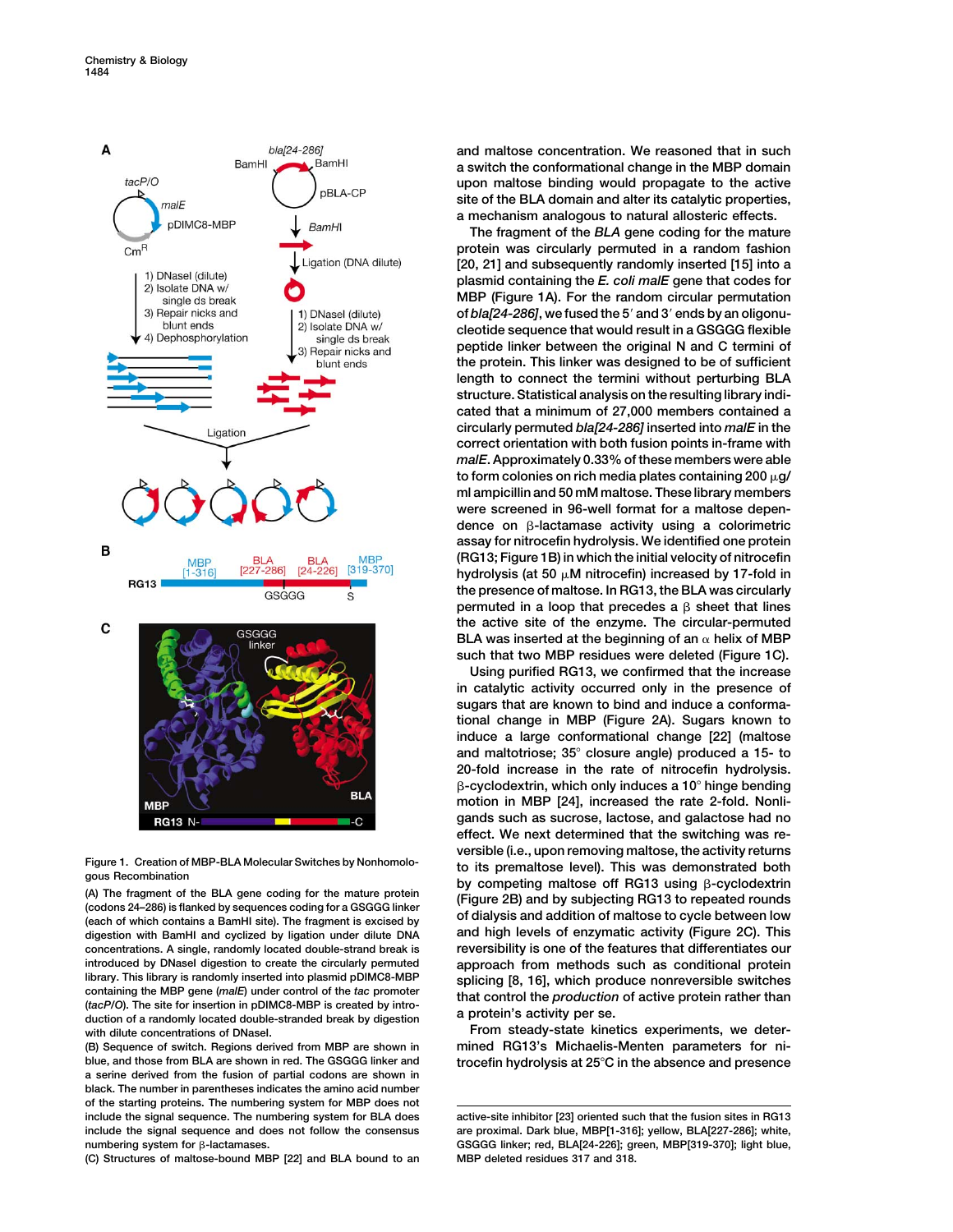

**(A) The percent increase in the initial velocity of nitrocefin hydrolysis by Marvin and Hellinga [28] are shown for comparison. at 20 M nitrocefin upon addition 5 mM of the indicated ligands (B–D) Steady-state kinetic parameters of nitrocefin hydrolysis for** (maltose, maltotriose, and β-cyclodextrin) and nonligands (sucrose,

 $m$ atic hydrolysis of nitrocefin, formation of product is monitored by **absorbance at 486 nm. At time zero, the reaction is started in 2 ml** phosphate buffer (0.1 M) with 20  $\mu$ M nitrocefin and 2.5 nM RG13. At the time indicated by the first arrow, 20  $\mu$  of 1 M maltose was **added, resulting in a 10-fold increase in the reaction rate. This malt- well as catalysis [26],** *K***<sup>m</sup> could not be directly used to** ose concentration is above the  $K_d$  for maltose but is subsaturating. **ascertain the effect of maltose on substrate binding. At the time indicated by the second arrow, 230 l of 10 mM Instead, the effect of maltose on substrate binding was** B-cyclodextrin was added (final concentrations are 1.0 mM  $\beta$ -cyclodextrin and 8.9  $\mu$ M maltose). Because RG13 has similar affinities for maltose and  $\beta$ -cyclodextrin but  $\beta$ -cyclodextrin is present at  $a > 100$ -fold higher concentration, the  $\beta$ -cyclodextrin preferentially replaces the maltose bound to RG13, and the rate of reaction decreases to a level consistent with  $\beta$ -cyclodextrin's modest effect

**(C) Reversible switching after dialysis. The initial rate of nitrocefin mum fluorescence wavelength (a 1.5 nm red-shift for**

**stants were**  $k_{\text{cat}} = 200 \pm 40 \text{ s}^{-1}$  and  $K_m = 550 \pm 120$  and RG13 from 5.5  $\pm$  0.5  $\mu$ M to 1.3  $\pm$  0.5  $\mu$ M; thus, **M. With the addition of saturating amounts of maltose, maltose binding must decrease the dissociation con** $k_{\text{cat}}$  increased 3-fold and  $K_m$  decreased 8-fold, resulting stant of carbenicillin and RG13 by the same factor (Sup**in a 25-fold increase in** *k***cat/***K***m. The kinetic constants of plemental Figure S1). This corresponds to a coupling RG13 in the presence of saturating concentrations of energy of approximately 1 kcal/mol and offers an addimaltose (** $k_{\text{cat}} = 620 \pm 60 \text{ s}^{-1}$  **and**  $K_m = 68 \pm 4 \mu \text{M}$ **) were comparable to that previously reported for BLA at 24C in the presence of maltose: a positive heterotropic allo-**  $(k_{\text{cat}} = 900 \text{ s}^{-1} \text{ and } K_m = 110 \mu\text{m};$  [25]), indicating that steric effect on substrate binding.  $RG13$  is a very active TEM1  $\beta$ -lactamase in the presence



**Figure 3. Characterization of Switches**

**(A) Dissociation constants for maltose were determined in the absence (white bars) and presence (black bars) of saturating concentrations of carbenicillin. The apparent dissociation constants in the** Figure 2. Switch Activity in RG13 Is Specific to Ligands of MBP and<br>Is Reversible state of MBP and bars) were also determined. The dissociation constants for maltose<br>of MBP, MBP(l329W), and MBP(l329W)/A96W) (dashed line) r

RG13, RG13(I329W), and RG13(I329W/A96W) in the presence (black **lactose, and galactose). bars) or absence (white bars) of saturating concentrations of malt** ose. Experimental conditions were as follows: 100 mM sodium phos-<br>phate buffer (pH 7.0), 25°C.

determined indirectly by measuring the effect of sub $strate$  on maltose binding using intrinsic protein fluores-**-cyclodextrin is present at cence. These studies suggested that RG13 undergoes <sup>a</sup> 100-fold higher concentration, the**  $m$ altodextrin binding, since maltose-induced quenching on nitrocefin hydrolysis.<br>(C) Reversible switching after dialysis. The initial rate of nitrocefin **and the maximum fluorescence wavelength (a 1.5 nm red-shift for** hydrolysis at 25 μM nitrocefin was measured at the indicated steps.<br>Maltose was added to a final concentration of 5 mM.<br>Altose was added to a final concentration of 5 mM. similar to that previously reported for MBP [27]. The **presence of saturating amounts of the substrate carbenof maltose. In the absence of maltose, the catalytic con- icillin decreased the dissociation constant of maltose 1 h**  $\beta$  **-lactam hydrolysis** 

**Presumably, the BLA domain of the apo, open form of maltose. RG13 has exhibited switching behavior with of RG13 exists in a compromised, less active conformaall seven BLA substrates tested to date, including ampi- tion. In the ligand-bound state, the BLA domain exists cillin (16-fold rate increase at 50 M ampicillin) and car- in a more normal, active conformation. But what is the benicillin (12-fold rate increase at 50 M carbenicillin). state of the BLA domain in the process of closing? At The increase in** *k***cat indicates that maltose binding af- what closure angle do the catalytic properties of RG13 fects the catalytic steps. However, since** *K***<sup>m</sup> is a combi- improve? To address these questions, we took advannation of the rate constants for substrate binding as tage of mutations in the hinge region of MBP that manip-**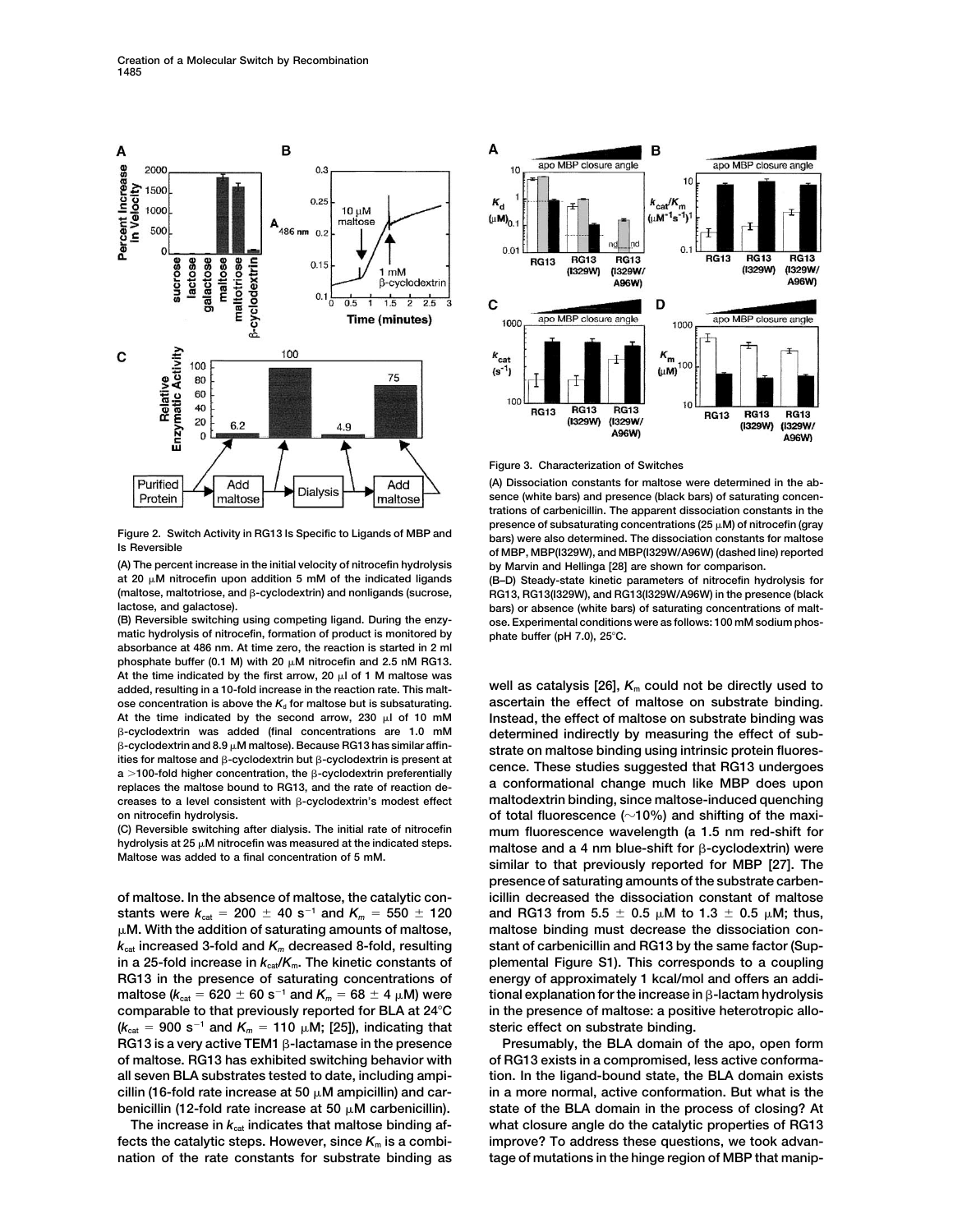**Table 1. Ampicillin Resistance of** *E. coli* **Cells in the Presence Significance and Absence of Maltose**

| <b>Expressed</b><br>Protein    | Minimum Inhibitory Concentration<br>of Ampicillin $(\mu q/ml)^a$ |                    |
|--------------------------------|------------------------------------------------------------------|--------------------|
|                                | No Maltose                                                       | 50 $\mu$ M Maltose |
| None                           | 4                                                                | 4                  |
| <b>RG13</b>                    | 128                                                              | 512                |
| <b>BLA(W208G)</b> <sup>b</sup> | 32                                                               | 32                 |
| <b>BIA</b>                     | $\geq$ 2000                                                      | $\geq$ 2000        |

**sor for the ligand. Furthermore, switches that establish and closed state [28]. Residual dipolar couplings have** been used to establish that the apo forms of these mu-<br>tants are partially closed relative to the apo wild-type **previous relationship can result in novel cellular cirprevious relationship can result in novel cellular cir-**<br>MBD with the ensemble average closure angles being equitry and phenotypes. We envision, for example, that **MBP with the ensemble average closure angles being cuitry and phenotypes. We envision, for example, that**

the creation of more sensitive switches, switches that<br>
respond to lower concentrations of maltose (Figures 3A<br>
supplemental Data including Experimental Procedures and a figure<br>
are available at http://www.chembiol.com/cgi **changes in maltose affinity when the mutations are intro- 1483/DC1/. duced into RG13 strongly suggests that the relative order and magnitude of the angles of closure of RG13, Acknowledgments RG13(I329W), and RG13(I329W/A96W) are similar to that** of MBP, MBP(I329W), and MBP(I329W/A96W). Thus, the We thank David H. Gracias, Robert Schleif, and Denis Wirtz for<br>apo forms of the two RG13 mutants offer conformations<br>intermediate between the open to the closed form of  $\$ **RG13, conformations that may reflect that of RG13 in the process of closing. Assuming that the process of Received: July 24, 2004 closing in RG13 passes through the conformations of Revised: August 24, 2004 Accepted: August 30, 2004 the apo forms of the two RG13 mutants, kinetic charac- Published: November 29, 2004 terization of RG13(I329W) and RG13(I329W/A96W) sug**gested that the initial stages of closing do not result<br>in changes in the BLA domain that substantially affect<br>**References catalysis (Figures 3B–3D). Both** *k***cat and** *K***<sup>m</sup> improved 1. Spencer, D.M., Wandless, T.J., Schreiber, S.L., and Crabtree, during the intermediate stages of closing, but the major- G.R. (1993). Controlling signal transduction with synthetic ligands. Science** *262***, 1019–1024. ity of the effect on** *K***<sup>m</sup> occurred during the final stages**

**same order as that of many natural allosteric enzymes, 3. Posey, K.L., and Gimble, F.S. (2002). Insertion of a reversible we next examined the biological effects of RG13. The redox switch into a rare-cutting DNA endonuclease. Biochemisswitching activity was sufficient to result in an observ- try** *41***, 2184–2190.** able phenotype: maltose-dependent resistance to ampi-<br>cillin (Table 1). E. coli cells expressing RG13 had a mini-<br>mum inhibitory concentration (MIC) for ampicillin that <br>mum inhibitory concentration (MIC) for ampicillin th was 4-fold higher in the presence of 50  $\mu$ M maltose. (1994). Modulation of enzyme activity by antibody binding to In contrast, the addition of the same concentration of an alkaline phosphatase-epitope hybrid protein. Protein Eng. 7,<br>  $509-514$ . **sucrose or glucose to a plate did not affect the MIC. 509–514.** Thus, RG13 serves to couple the previously unrelated<br>functions of ampicillin resistance and maltose concen-<br>folate reductase from rationally designed fragments. Proc. Natl. **tration.** *E. coli* **cells expressing RG13 function as a Acad. Sci. USA** *95***, 12141–12146.**

We have shown that two unrelated proteins can be systematically recombined in order to link their re-**Expressed spective functions and create molecular switches. A Protein No Maltose 50 M Maltose combination of random circular permutation and ran**dom domain insertion enabled the creation of a MBP-**RG13 128 512 BLA fusion geometry in which conformational changes BLA(W208G)b 32 32 induced upon maltose binding could propagate to the BLA 2000 active site of BLA and increase BLA enzymatic activity**<br>
<sup>2</sup> Conditions: DH5<sub><sup> $\alpha$ </sup>-E cells on LB plates (with or without maltose) **and the functional coupling of two proteins**</sub>  $P_{\text{nonditions}}$ : DH5 $\alpha$ -E cells on LB plates (with or without maltose) **up to 25-fold. The functional coupling of two proteins**<br>incubated at 37°C for 20 hr.<br><sup>b</sup> mutant of BLA with reduced activity. **the protein strategy for function. For example, coupling a ligand binding protein and a protein with good signal transduction properties would result in the creation of a molecular sen- ulate the conformational equilibria between the open** 9.5° and 28.4° for 1329W and 1329W/A96W, respectively<br>
[29]. The ligand-bound closed forms of MBP, MBP<br>
(1329W) and MBP(1329W/A96W), have closure angles of<br>
35°. Partial closing shifts the equilibrium toward the li-<br>
gand-

- 
- of closing.<br>As the magnitude of the allosteric effect was on the the same of the steroid-binding domains. Methods Enzymol.<br>As the magnitude of the allosteric effect was on the same fusions to steroid-binding domains. Metho
	-
	-
	-
	-
	- **growth/no growth sensor for maltose. 7. Dueber, J.E., Yeh, B.J., Chak, K., and Lim, W.A. (2003). Repro-**